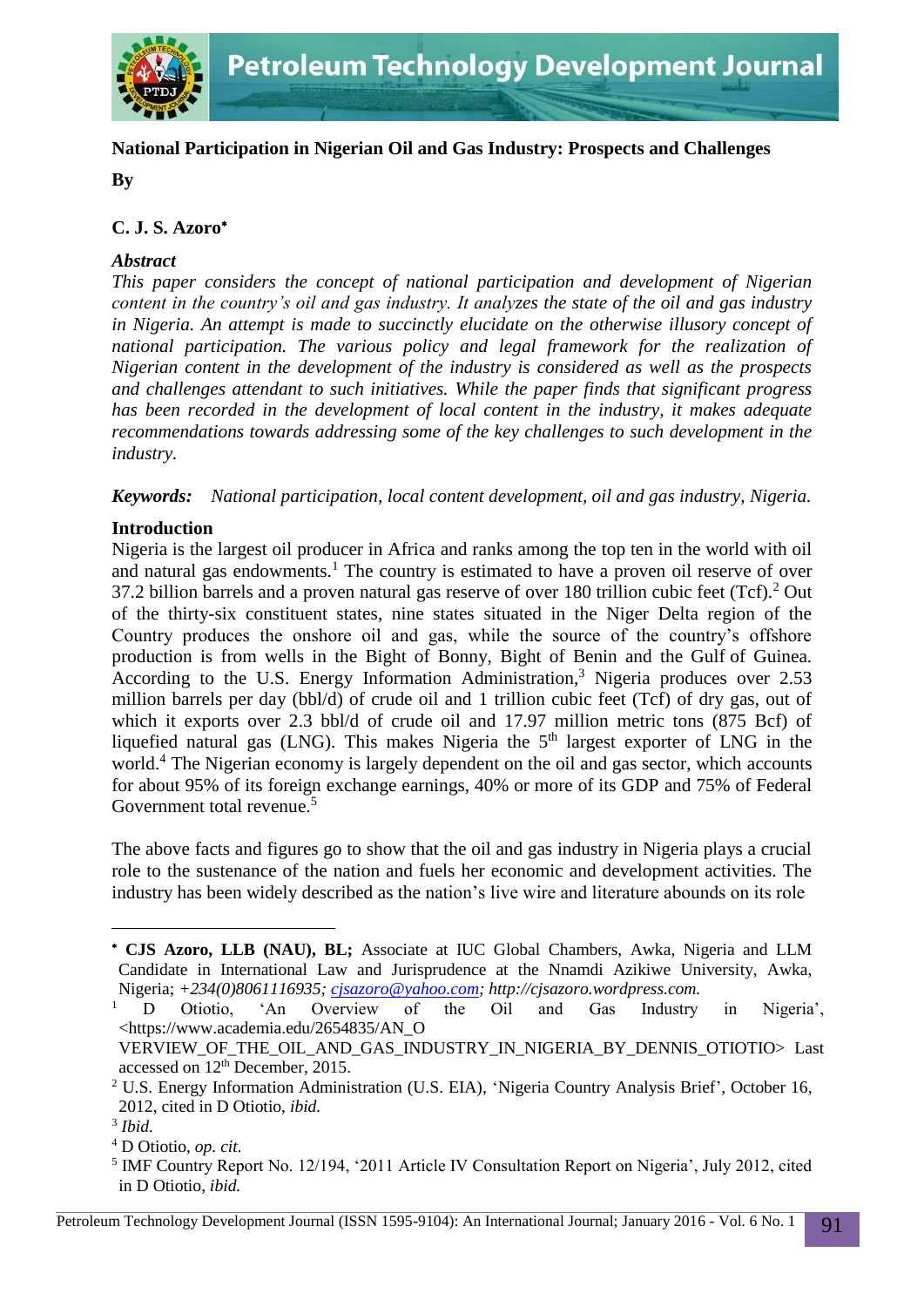and significance in Nigeria.<sup>6</sup> However, despite the robust nature of the Nigerian oil and gas industry and the profits accruing to Nigeria therefrom, the participation of Nigerian indigenous companies (i.e. companies owned by Nigerians) in the oil industry leaves much to be desired and is one of the most complex issues confronting the country.<sup>7</sup> Indeed an estimated \$8 billion is spent annually on servicing the industry in operations such as fabrication, engineering procurement, construction (EPC), Front End Engineering Design (FEED), conceptual designs and seismic studies. This figure is projected to hit \$15 billion within the next few years.<sup>8</sup> Regrettably, of these huge sums of money spent in servicing the industry, only a very little proportion of the accruable profit is spent in Nigeria.<sup>9</sup> This is attributable to the fact that the international oil companies (IOCs) have over time dominated the Nigerian oil industry and repatriate majority of these amounts abroad where most of the equipment are manufactured, thus providing employment opportunities for citizens of other countries.<sup>10</sup> The major reason for this situation has been attributed to low 'local content', which is a situation where most of the service contracts are awarded to foreign firms because local indigenous firms lack the requisite skills, technical expertise, manpower and production capacity and capability to compete favourably with their foreign counterparts.<sup>11</sup>

There is no doubt that the ultimate objective of any oil-producing, developing country is to control and operate all phases of its industry. This explains why successive governments since the country's return to democracy have deemed it an urgent need to positively develop the level of participation of Nigerians in the oil and gas industry. Indeed, the Federal Government of Nigeria have initiated several policies and enacted some legislations towards the statutorization of such golden initiative. This paper critically examines the various issues associated with national participation in the petroleum industry in Nigeria, particularly the key statutory and/or policy framework regulating same.

#### **Concepts of Nigerian Content, Local Content and National Participation**

The term, 'Nigerian content' has been defined as 'the quantum composite value added or created in the Nigerian economy through the utilization of Nigerian human and material resources for the provision of goods and services to the petroleum industry.'<sup>12</sup> This view is apposite the definition contained in section 106 of the Nigerian Oil and Gas Industry Content Development Act<sup>13</sup> which defines the term 'Nigerian content' to mean 'the quantum of composite value added to or created in the Nigerian economy by a systematic development of capacity and capabilities through the deliberate utilization of Nigerian human and material resources and services in the Nigerian oil and gas industry.'

<sup>6</sup> O Agusto, 'Industry Report - Oil and Gas (Upstream)', (2002), cited in UB Ihua, C Ajayi, and KN Eloji, 'Nigerian Content Policy in the Oil and Gas Industry: Implications for Small to Medium-Sized Oil-Service Companies', in S Sigué (ed), 'Repositioning African Business and Development for the 21st Century', <nigerianrc.org/sites/default/files/Local Content in Nigeria.pdf> Last accessed on 21st September, 2015.

<sup>7</sup> L Atsegbua, *Oil and Gas Law in Nigeria: Theory and Practice* (3rd ed, Benin: Fifers Lane Publishers, 2012), p. 213.

<sup>8</sup> UB Ihua, C Ajayi, and KN Eloji, 'Nigerian Content Policy in the Oil and Gas Industry: Implications for Small to Medium-Sized Oil-Service Companies', *ibid.*

<sup>9</sup> *Ibid.*

<sup>10</sup> *Ibid.*

 $11$  *Ibid.* 

<sup>12</sup> UB Ihua, C Ajayi, and KN Eloji, *op. cit.* 

<sup>&</sup>lt;sup>13</sup> Nigerian Oil and Gas Industry Content Development Act No. 2 of 2010.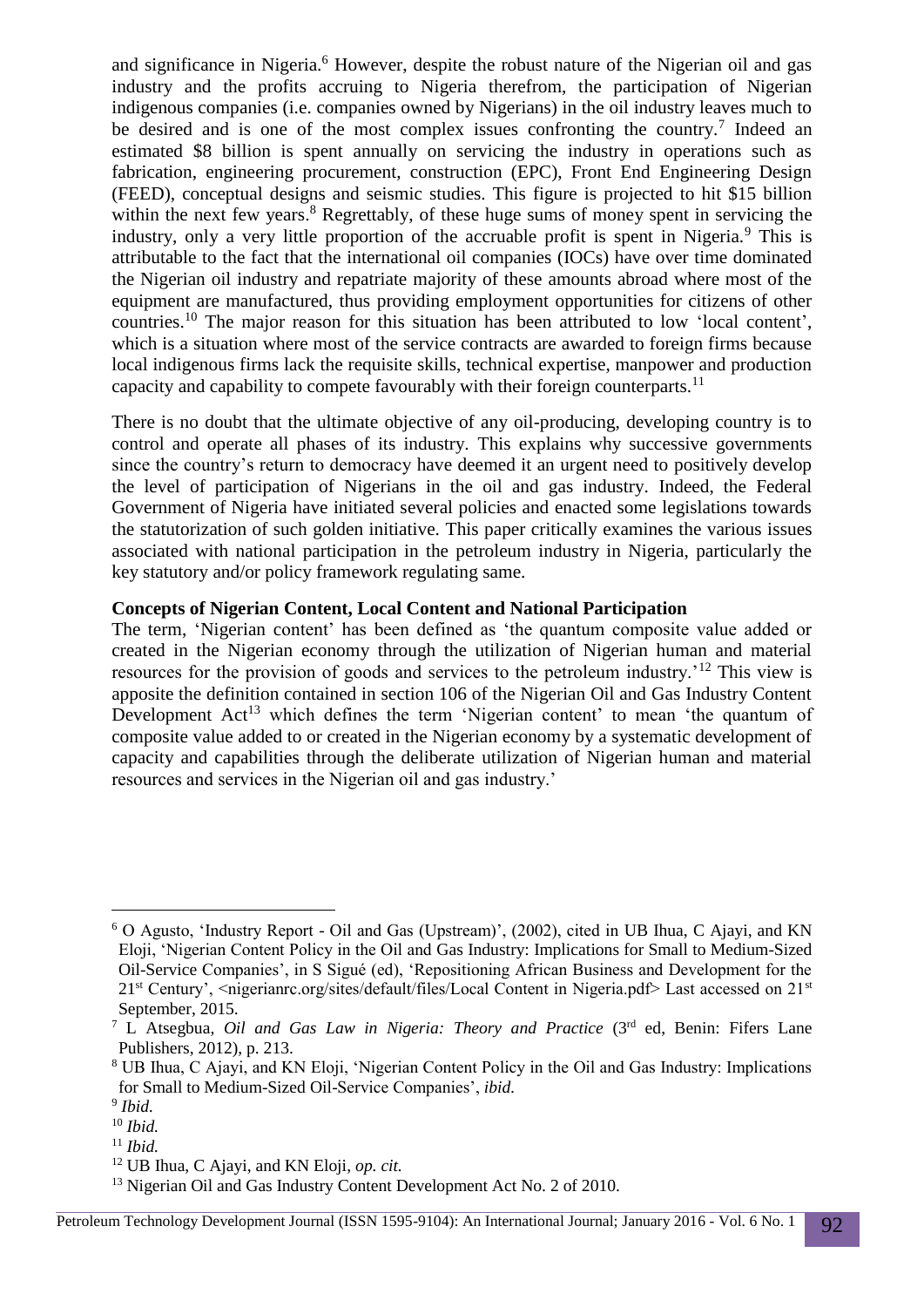The term 'local content', according to Jubilee Easo and Angela Wallace, carries an expansive meaning, but within the oil and gas industry it is generally recognized as an intervention by a national government aimed at ensuring that the majority of the goods and services required at each stage of the oil and gas value chain are locally supplied.<sup>14</sup> Tam Brisibe, shares a similar view when he opined that 'local content' means different things to different people, the common denominator being value addition in the country.<sup>15</sup> Obuaya, a leading voice in the clamour for higher participation of local companies in the industry, provided his definitions in line with this idea of 'value addition.'<sup>16</sup> He defines 'local content' as 'a set of deliberate orientation and actions to build domestic capacity relevant for service and product delivery comparable within that industry' and 'an opportunity to locally build a sustainable culture of service quality and capabilities exceeding customers' expectations and comparable to international standards through key local personnel and management.'<sup>17</sup> Though simple, Obuaya's definitions reflect on some important indices to examining the concept of local content such as 'deliberate orientation', 'capacity building', 'sustainable capability', 'product deliverability systems' and 'comparability'.<sup>18</sup>

The term 'national participation' is yet to receive precise definition. The Oxford Dictionary of Current English defines the word 'national' to mean 'relating to a nation; owned, controlled and financially supported by the state.'<sup>19</sup> The same dictionary also defines the term 'participation' to mean 'the action of taking part in an activity or event.'<sup>20</sup> Juxtaposing the above definitions, the term 'national participation' invariably refers to a situation where the state or its citizens own, control or financially support particular activities. From the perspective of the oil and gas industry in Nigeria, national participation then presupposes a situation where the state and citizenry own, control or financially support activities in the oil and gas industry.

If the various definitions on the concepts of Nigerian content, local content and national participation are considered *vis-à-vis* the oil and gas industry, it may be safely argued that these concepts all relate or refer to one and the same thing, which is ultimately about the encouragement and realization of a competitive advantage for Nigerians in so far as activities in the oil and gas industry is concerned. Thus, these terms may be used interchangeably.

 $\overline{a}$ <sup>14</sup> J Easo and A Wallace, 'Understanding Local Content Policies in Africa's Petroleum Sector',  $\lt$ https://www. andrewskurth.com/pressroom-publications-1154.html> Last accessed on 12<sup>th</sup> December, 2015.

<sup>15</sup> J Ogbodo, 'Government Unfolds New Plans to Boost Local Content', (2008), <http://www.guardiannewsngr. com/news> Last accessed on 26th September, 2015.

<sup>&</sup>lt;sup>16</sup> T Obuaya, 'Local Content Implementation in Nigeria: A Road Map', being a paper presented at the Nigerian Oil and Gas Conference, Abuja, Nigeria, 2005, cited in UB Ihua, C Ajayi, and KN Eloji, *op. cit.*

<sup>17</sup> *Ibid.*

<sup>18</sup> UB Ihua, C Ajayi, and KN Eloji, *ibid.*

<sup>&</sup>lt;sup>19</sup> C Soanes *et al* (eds), *Oxford Dictionary of Current English* (4<sup>th</sup> ed, Oxford: Oxford University Press, 2006) p. 600.

<sup>20</sup> *Ibid,* p. 654.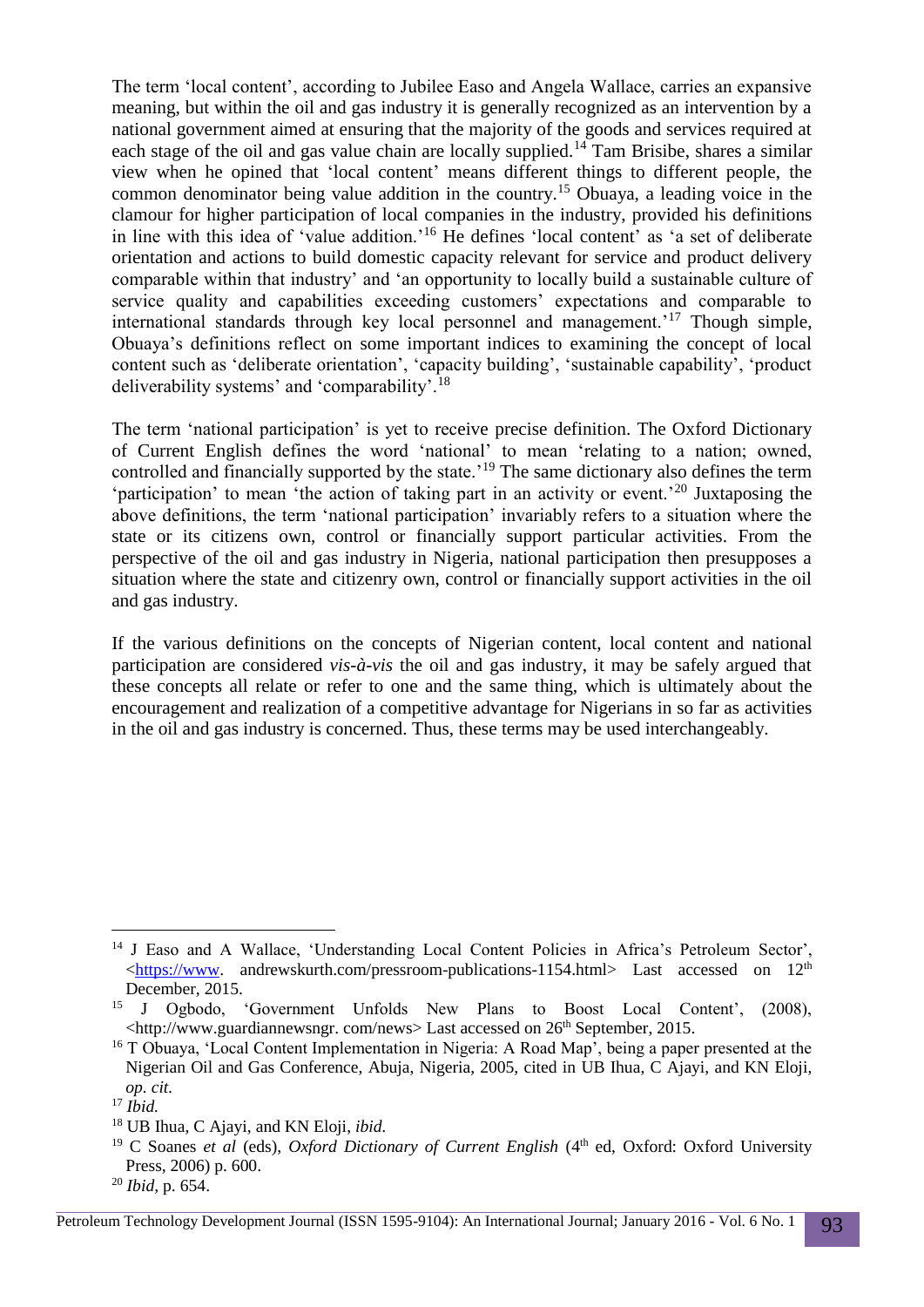### **Theoretical Foundations for Local Content Development**

Warner argues that there are two distinct strategies for achieving higher local content targets.<sup>21</sup> The first strategy is where the state requires oil companies to give greater preference to those nationals and national suppliers who can compete internationally on cost, quality and timeliness, i.e. what can be termed local content participation. This policy is implemented through negotiated conditions and agreements between host countries and multinationals evidenced by issues such as lower pre-qualification and tender appraisals criteria and lower tariffs on imported machinery and semi-finished materials not available in the country.<sup>22</sup> The second policy strategy is where governments propose a 'step change', i.e. gradual change of local content capacity achieved by consciously building the capability of national and local skills to access opportunities, considered as 'local capability development'.<sup>23</sup> It can also be argued that while the former strategy can be considered more of a 'push model', the latter is more of a 'pull model'.<sup>24</sup>

Warner considers the latter strategy as a more progressive model that would involve considerable undertakings from the IOCs such as providing direct and prolonged assistance to indigenous firms to improve their quality and reliability; payment of premiums or subsidies to overcome some of the higher costs incurred in capacity development; payment of additional insurance premiums to support local suppliers and contractors; investing in physical infrastructure such as buildings and utilities; and providing financial services such venture capital, credit guarantees and short-term loans to local suppliers and contractors.<sup>25</sup> He stressed that 'we should not be so naive as to expect changes in local content and community investment practices to occur in the absence of the right incentives.'<sup>26</sup>

However, Ihua *et al* have argued that although the latter model sounds laudable, nevertheless, it is important to consider that multinationals are not charity organizations, but strictly profitoriented organizations, driven by the goal to maximize shareholders' funds. As such, the model suggested by Warner may be difficult to apply.<sup>27</sup> They therefore posit that for a country like Nigeria, an effective local content policy would need to be driven by an optimal balance of both incentives on one hand and strict regulations on the other. This is because, in comparison to other countries, Nigeria has very low level of local content in the oil industry operations.<sup>28</sup> According to the Nigerian National Petroleum Corporation (NNPC), only about 14% of the amounts spent servicing the industry is invested in Nigeria, compared to 25% in Indonesia, 50% in Norway and 70% in Brazil and Malaysia.<sup>29</sup>

The essence of the national participation or local content concept *vis-à-vis* the petroleum industry is to develop adequate manpower and technical capacity among the indigenes to

<sup>&</sup>lt;sup>21</sup> M Warner, 'Community Content: The Interface of Community Investment Programmes with Local Content Practices in the Oil and Gas Development Sector' in *Briefing Note 9* (London: ODI, 2007), <www.odi.org.uk/business>, cited in UB Ihua, C Ajayi, and KN Eloji, *ibid.*

<sup>22</sup> *Ibid.*

<sup>23</sup> *Ibid.*

<sup>24</sup> UB Ihua, C Ajayi, and KN Eloji, *ibid.*

<sup>25</sup> M Warner, *op. cit.*

<sup>26</sup> *Ibid.*

<sup>27</sup> UB Ihua, C Ajayi, and KN Eloji, *op. cit.*

<sup>28</sup> *Ibid.*

<sup>29</sup> DF Adebola, JO Okoro and OT Nwasike, 'Building Local Capability: A Case Study of Agbami Project', being a paper presented at the 30<sup>th</sup> SPE Annual International Conference and Exhibition (NAICE), Abuja, Nigeria,  $31<sup>st</sup>$  July  $-2<sup>nd</sup>$  August, 2006, cited in UB Ihua, C Ajayi, and KN Eloji, *ibid*.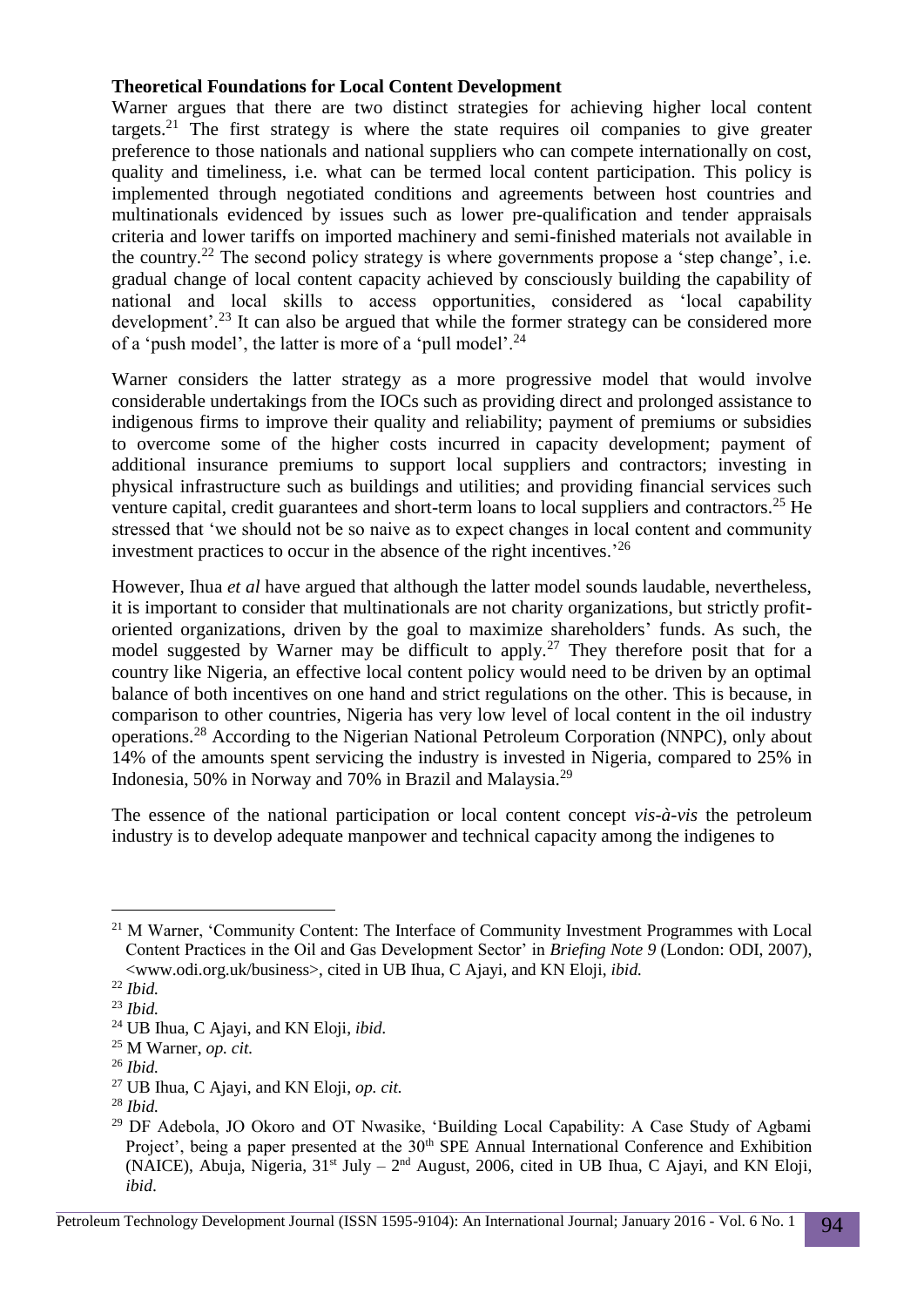power the industry.<sup>30</sup> The absence of this is to the benefit of the IOCs, since there will be no competition to its status and role in the industry as technical supplier.<sup>31</sup> As aptly captured by Turner, the IOCs resist the transfer of technology for use in the processing of petroleum as part of efforts to avoid displacement.<sup>32</sup> The national oil companies (NOCs) are viewed by the IOCs as potential disrupters of market share and profits in the industry.<sup>33</sup> The IOCs are therefore, naturally reluctant to transfer petroleum technology and managerial skills, and their petroleum development policies are usually aimed at making the host nations technologically dependent.<sup>34</sup> Another reason for this monopoly can be traced to the sophisticated and capitalintensive nature of the petroleum technology, which becomes obsolete so quickly because of the fast-changing nature of the industry and the need to find new ideas to deal with these changes.<sup>35</sup>

The clamour for national participation by developing oil-producing states reflects two significant international developments. These are: (a) the efforts by developing, oil-producing countries to acquire the necessary technical capacity to be able to control their oil industries; and (b) the assertion of the principle of permanent sovereignty over natural resources.<sup>36</sup> These developments have given rise to an adverse relationship between the economic power of the IOCs and the political sovereignty of most developing countries.<sup>37</sup>

## **Policy Framework for Local Content Development**

The local content policy action started in 1971 through the establishment of the Nigerian National Oil Corporation, (NNOC).<sup>38</sup> NNOC was established as a vehicle for the promotion of Nigeria's indigenization policy in the petroleum sector. It later became NNPC in 1977

-

<sup>&</sup>lt;sup>30</sup> Technical capacity here refers to the 'systematic and formulated knowledge about the industrial art in the field of petroleum and capable of changing as a result of researches leading to new discoveries.' See DHN Alleyne, 'The State Petroleum Enterprises and the Transfer of Technology', in United Nations (ed), *State Petroleum Enterprises in Developing Countries* (New York: Pergamon Press, 1980), p. 111. See also K Khan, 'The Transfer of Petroleum Technology and Petroleum Development in Developing Countries: with Special Reference to Trinidad and Tobago', (1986) 4(1) *JENRL,* 11 – 12.

<sup>31</sup> K Khan, *op. cit,* p. 18.

<sup>&</sup>lt;sup>32</sup> T Turner, 'Nigeria: Imperialism, Oil Technology and the Comprador State', in P Nore and T Turner (eds), *Oil and Class Struggle* (London: Zed Press, 1980), pp. 199 – 200.

<sup>&</sup>lt;sup>33</sup> M. Kassim-Momodu, 'Transfer of Technology in the Petroleum Industry: The Nigerian Experience', (1988)22 *JWTL,* 51, at 52.

<sup>34</sup> *Ibid.*

<sup>&</sup>lt;sup>35</sup> O. A. Alegimenlen, 'Issues in the Acquisition of Petroleum Development Technology for Third World States', Vol. XV No. 2, *OPEC Review,* 1991, 123.

<sup>36</sup> DHN Alleyne, *op. cit,* p. 109. The principle of permanent sovereignty over natural resources essentially dictates that resource rich nations should have control over their natural resources. However, that control is contingent upon the State utilizing the resources for national development. In addition, in exercising the rights attached to this principle the State must act within the parameters of international law. For a more detailed discussion on the point, see N Schrijver, *Sovereignty Over Natural Resources: Balancing Rights and Duties* (Cambridge: Cambridge University Press, 1997), pp. 258 – 298. See also *Texaco Overseas Oil Petroleum Co. & Anor v The Government of the Libyan Arab Republic* (1978)17 ILM 1; *East Timor* (*Portugal v Australia*) (1995) ICJ 90.

<sup>37</sup> R Engler, *The Brotherhood of Oil* (Chicago: University of Chicago Press, 1977), p. 144.

<sup>38</sup> J Balouga, 'Nigerian Local Content: Challenges and Prospects', (2012) *International Association for Energy Economics, Third Quarter*, pp. 23 – 26, cited in C. S. Ayonmike and B. C. Okeke, 'The Nigerian Local Content Act and its Implication on Technical and Vocational Education and Training (TVET) and the Nation's Economy', (2015) 3(1) *IJELD*, 26 – 35, 29.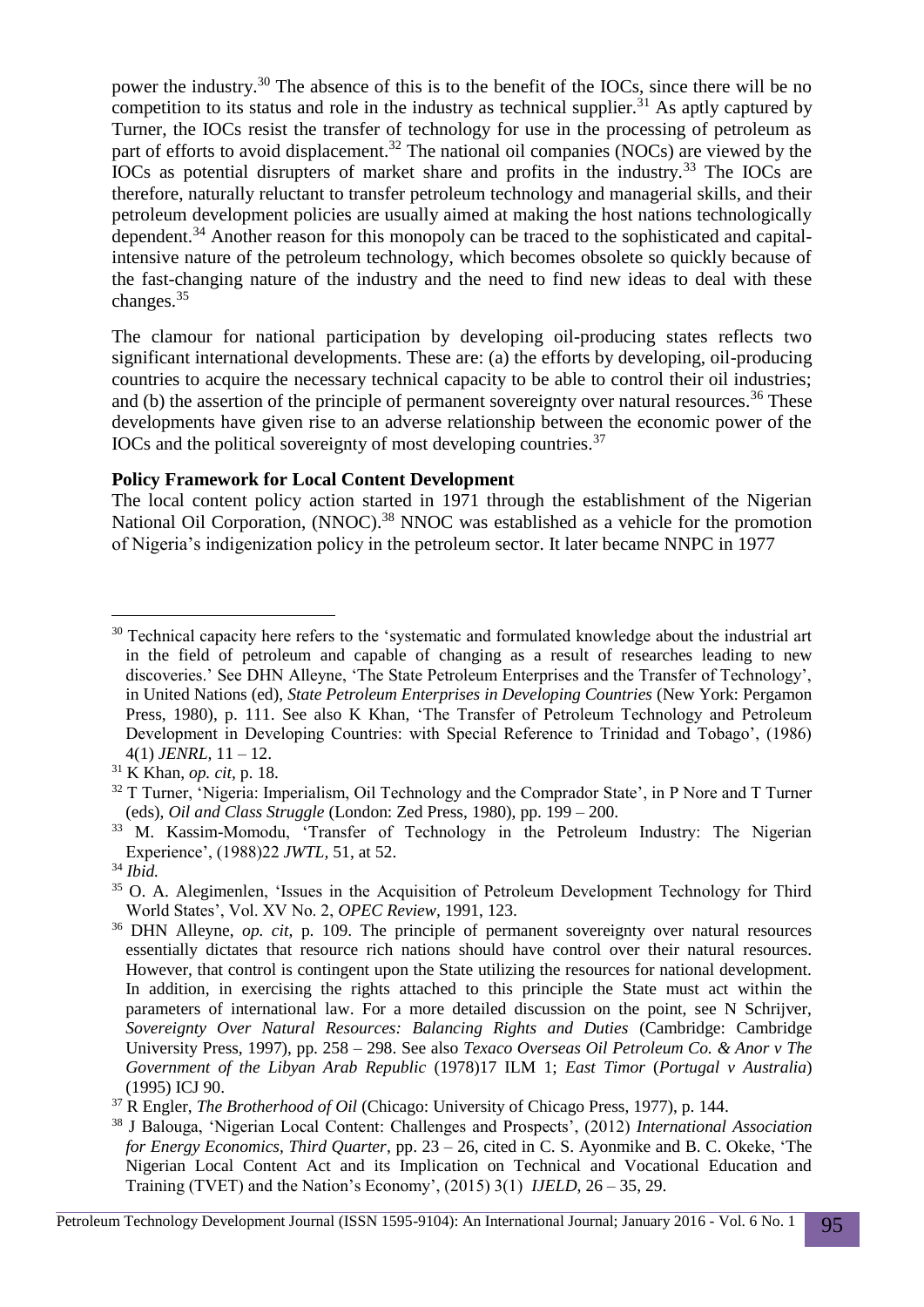through NNOC's merger with the petroleum ministry. NNPC flagged off the actual local content initiative through acquisition of interests in the operations of the IOCs. These interests grew to about 70%, with the responsibility of controlling all acreages and other activities.<sup>39</sup> Although conscious efforts were made in the past through the 1969 Petroleum Act<sup>40</sup> and its subsidiary Regulations, enforcement of local content policy, the springboard for sustainable economic transformation of Nigeria, was mere paper work.<sup>41</sup>

However, by 2000, the Nigerian Content Policy was envisioned by the NNPC to serve as the basis for measuring local participation and job creation for Nigerians in the oil and gas industry.<sup>42</sup> The objective of the policy was to increase the quantum of composite value added to, or created in, the Nigerian economy through the systematic development of capacity and capabilities and the deliberate utilization of Nigerian human and material resources and services in the oil and gas industry.<sup>43</sup> In an effort to realize the ideals of the policy, the Nigerian Content Division (NCD) was established within the NNPC.<sup>44</sup>

The NCD was formed as a strategic unit for the purposes of driving and monitoring the implementation of the policy. Its implementation efforts were to be focused on developing initiatives to build capabilities across the industry value chain. The immediate focus was on core industry activities and support services with the greatest impact on Nigerian content. These key support industry areas include; fabrication, engineering, well and drilling services, refining, logistics, shipping, banking and insurance, manufacturing, materials as well as professional services. The NCD was required to produce Monthly and Quarterly Performance Reports, and the Nigerian Content Impact Report.<sup>45</sup>

Pursuant to its mandate, the NCD, on  $13<sup>th</sup>$  of October, 2006, issued the Nigerian Content Development Directives. The directives, *inter alia,* stated as follows: (a) FEED and detailed engineering design of all projects are to be domiciled in Nigeria; (b) project management teams and procurement centres for all projects must be located in Nigeria; (c) operators and project promoters must forecast procurement items required for projects and operational activities and forward the materials list to NCD on or before the 31<sup>st</sup> of January of every year, together with a master procurement plan (MPP) for ongoing and approved projects; (d) fabrication and integration of all fixed (offshore and onshore) platforms weighing up to 10,000 tons are to be carried out in Nigeria; and (e) all waste management, onshore and swamp integrated completions, onshore and swamp well simulations, onshore fluid and mud solids control, onshore measurement while drilling (MWD), logging while drilling (LWD) and directional drilling (DD) activities are to be performed by Nigerians or indigenous companies having genuine alliances with multinational companies.<sup>46</sup>

Essentially, the directives by the NCD were aimed at ensuring that a greater portion of the work in the oil and gas industry was done in Nigeria with active participation of all sectors of the economy. Although the NCD directives did not have the force of law, it had far reaching effects since NNPC was a major partner in most industry projects.<sup>47</sup>

<sup>39</sup> *Ibid.*

<sup>40</sup> Cap. P10 *Laws of the Federation of Nigeria* 2004.

<sup>41</sup> CS Ayonmike and BC Okeke, *op. cit.*

<sup>42</sup> L Atsegbua, *op. cit,* p. 226.

<sup>43</sup> *Ibid,* p. 227.

<sup>44</sup> *Ibid.*

<sup>&</sup>lt;sup>45</sup> See the NNPC Coordination Procedure for Nigerian Content Implementation Document No. 1 of 12th June, 2006, cited in *ibid,* p. 228.

<sup>46</sup> A comprehensive listing of the directives can be found in *ibid,* pp. 228 – 231.

<sup>47</sup> *Ibid,* p. 232.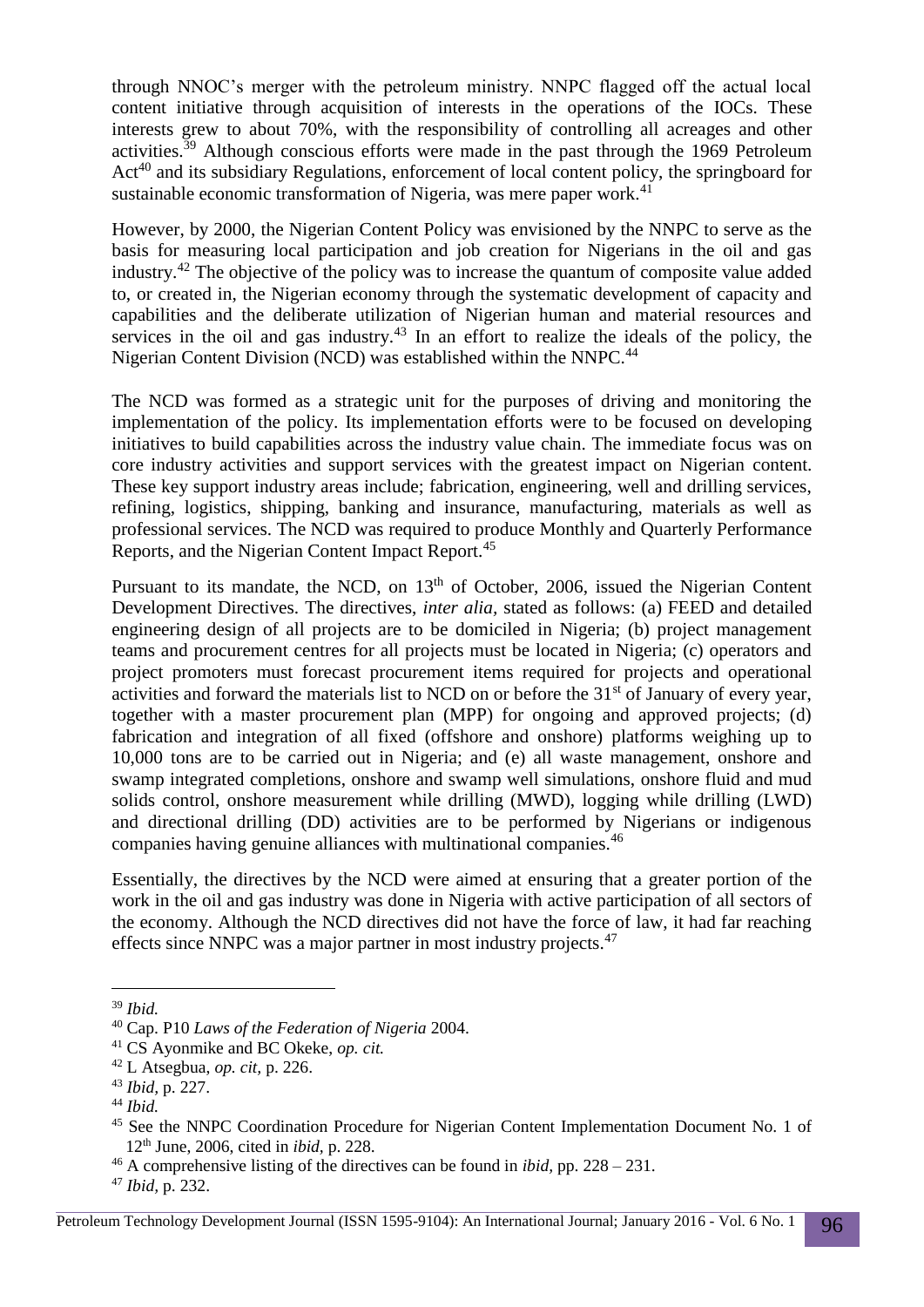#### **Legal Framework for Nigerian Content Development**

### *1. Nigerian Content and the Immigration Act*

The Immigration Act provides that no person, other than a citizen of Nigeria, shall accept employment (not being employment with the Federal Government or a State Government) without the consent in writing of the Director of Immigration; or on his own account or in partnership with any other person, practice a profession or establish or take over any trade or business whatsoever or register or take over any company for any such purpose, without the consent in writing of the Minister given on such conditions as to the locality of operation and persons to be employed by or on behalf of such person, as the Minister may prescribe.<sup>48</sup> Any person desirous of entering Nigeria for any of the above mentioned purposes must produce the consent to an immigration officer; and the failure to do so shall be an offence under the Act, and any person who commits such an offence shall be liable on conviction to deportation as a prohibited immigrant.<sup>49</sup>

The essence of the above provisions is to prevent the indiscriminate engagement of expatriates in positions where there are suitable Nigerian alternatives and these provisions apply even to activities in the petroleum industry. Thus, the Act imposes the requirement of expatriate quota and other permits before a foreigner can undertake such engagements in Nigeria and where same is to be granted, it may be coupled with such conditions as to the development of local expertise as the Minister may prescribe. Such permits are meant to last for a limited period of time and though may be renewed upon expiration, the application for renewal must show, *inter alia,* a detailed training programme for Nigerians in the field, list of Nigerians understudying the expatriate on a prescribed format showing date of employment, qualifications etc, and a list of Nigerian Senior/Management staff in the applicant's employment showing names, designations, qualifications, salaries per annum, etc.<sup>50</sup>

### *2. Nigerian Content and the Petroleum Act*

Section 1 of the Petroleum Act vests the entire ownership and control of all petroleum in, under or upon any lands (including land covered by water) which is in Nigeria, or is under the territorial waters of Nigeria, or forms part of Nigeria's continental shelf, or forms part of the Exclusive Economic Zone of Nigeria, in the State.<sup>51</sup> The Act also empowers the Minister to grant licenses and leases<sup>52</sup> to operators in the petroleum industry.<sup>53</sup> The provisions of the First

<sup>48</sup> Immigration Act, Cap. I1 *Laws of the Federation of Nigeria* 2004, s. 8(1). See *Awolowo v Minister of Internal Affairs.*

<sup>&</sup>lt;sup>49</sup> *Ibid,* s. 8(2). See also *Shugaba Damian v Minister of Internal Affairs*.<br><sup>50</sup> Wikiprocedure *S*Nigeria - Apply for Expatriate Ou

<sup>50</sup> Wikiprocedure, 'Nigeria - Apply for Expatriate Quota Approval Certificate',  $\langle$ http://www.wikiprocedure.com //index.php/Nigeria\_-Apply for Expatriate Quota Approval Certificate> Last accessed on 27<sup>th</sup> September, 2015. For a

detailed outline of the procedure and documents required for the applications, see *ibid.*

<sup>&</sup>lt;sup>51</sup> The term 'state' here refers to the Federal Government of Nigeria. Indeed, the Constitution also contains similar provisions. See the 1999 Constitution of the Federal Republic of Nigeria (CFRN, as amended 2011), s. 44(3). Also see *AG-Federation v AG-Abia State (No. 2)* (2002)6 NWLR (pt. 764) 542 where the Supreme Court, while confirming the vesting of ownership of petroleum resources in the Federal Government, further held that the Federal Government alone and not the littoral states can lawfully exercise legislative, exclusive and judicial powers over the maritime belt or territorial waters as well as sovereign rights over the exclusive economic zones subject to universally recognized rights. Further see *NNPC v Famfa Oil Ltd* (2012)17 NWLR (pt. 1328) 148 and *South Atlantic Petroleum Company v Minister of Petroleum Resources* (2003) 10 CLRN 122.

 $52$  That is an oil exploration license (OEL), or an oil prospecting license (OPL) or an oil mining lease (OML).

<sup>53</sup> *Ibid,* s. 2(1).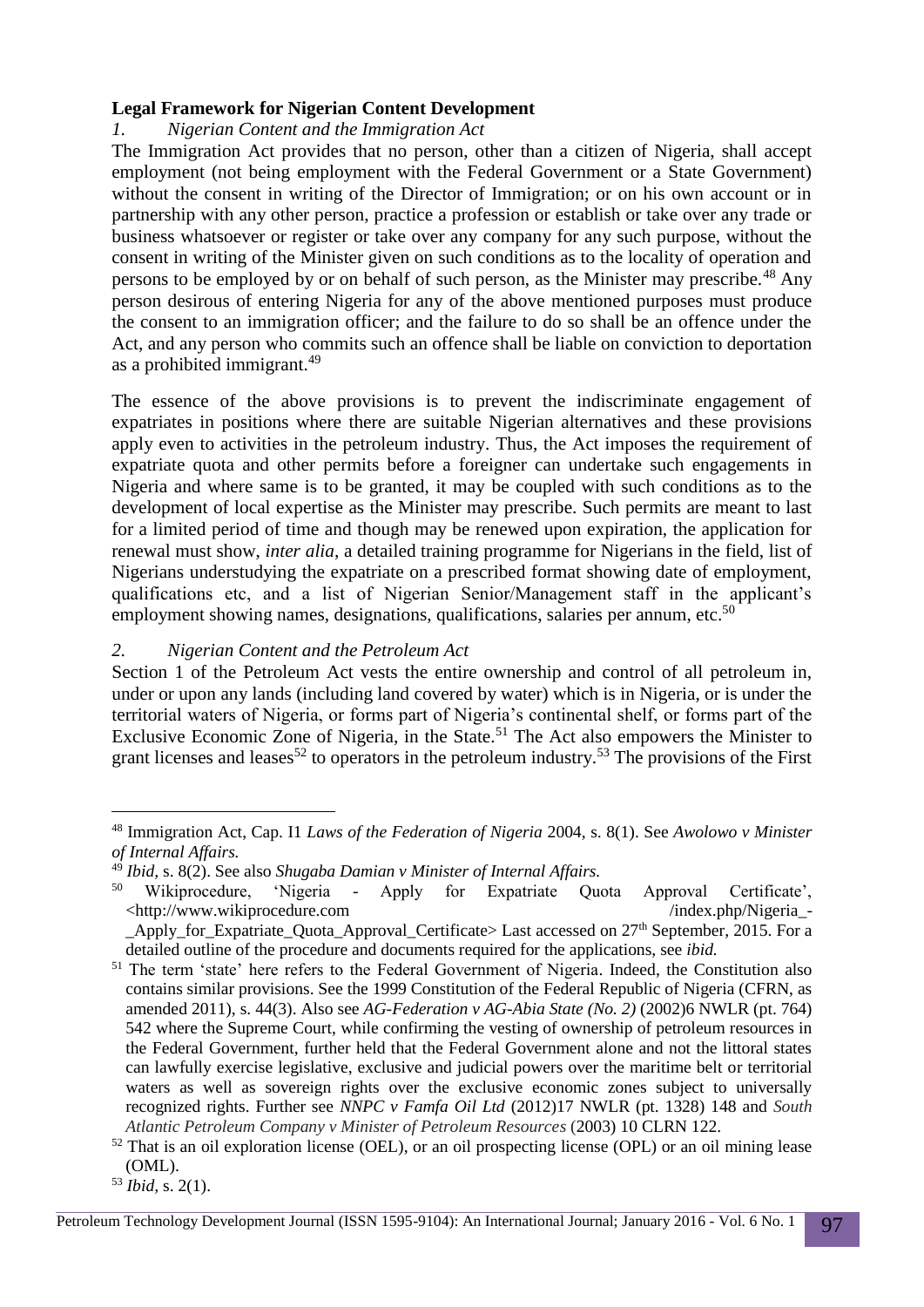Schedule to the Act, in so far as they are applicable, apply in relation to all such licences and leases.<sup>54</sup> Now, the First Schedule to the Petroleum Act empowers the Minister, if he considers it to be in the public interest, to impose on any such licence or lease special terms and conditions not inconsistent with the Act, including terms and conditions as to the participation by the Federal Government in the venture to which the licence or lease relates, on terms to be negotiated between the Minister and the applicant for the licence or lease.<sup>55</sup> The cumulative effects of the above statutory provisions is that the Minister, acting on behalf of the Federal Government of Nigeria and in line with the principle of permanent sovereignty over natural resources, may, while granting an OEL, OPL or OML, impose on such a license or lease terms and conditions allowing the Federal Government to participate in the venture to covered by the license or lease, and though such national participation is to be on terms to be negotiated between the Minister and the holder of the license or lease,  $56$  such terms may extend to the development and/or use of local content for purposes of the venture.

Furthermore, when an OML is granted, the holder thereof is required, within ten years from the grant of his lease, to ensure that the number of citizens of Nigeria employed by him in connection with the lease in managerial, professional and supervisory grades (or any corresponding grades designated by him in a manner approved by the Minister) shall reach at least 75% of the total number of persons employed by him in those grades; and that the number of citizens of Nigeria in any one such grade shall be not less than 60% of the total. He must also ensure, within the said period, that all skilled, semi-skilled and unskilled workers are citizens of Nigeria.<sup>57</sup>

More elaborate provisions for the development of local content in the Nigerian petroleum industry is contained in the Petroleum (Drilling and Production) Regulations,<sup>58</sup> which is a subsidiary legislation under the Petroleum Act. The said Regulations mandate the licensee of an OPL, within twelve (12) months of the grant of his license, and the lessee of an OML, upon the grant of his lease, to submit for the Minister's approval, a detailed programme for the recruitment and training of Nigerians.<sup>59</sup> The programme shall provide for the training of Nigerians in all phases of petroleum operations whether the phases are handled directly by the lessee or through agents and contractors.<sup>60</sup> Any scholarship schemes prepared, and any scholarships proposed to be awarded, by the licensee or lessee (whether or not related to the operations of the licensee or lessee or to the oil industry generally) shall be submitted for the

<sup>54</sup> *Ibid,* s. 2(3).

<sup>55</sup> *Ibid,* First Schedule, Paragraph 35(a).

<sup>56</sup> *NNPC v Famfa Oil Ltd* (2012)17 NWLR (pt. 1328) 148, the Supreme Court held that provisions of paragraph 2 of Deep Water Block Allocation to Companies (Backing Rights) Regulations 2003 (a subsidiary legislation under the Petroleum Act) which gives the Federal Government the arbitrary right to acquire five-sixth of an OPL or OML interest is invalid to the extent that it is inconsistent with paragraph 35 of First Schedule to the Petroleum Act which stipulates that such participation or acquisition must be made on terms to be negotiated between the Federal Government and the holder of the OPL or OML.

<sup>57</sup> Petroleum Act, First Schedule, Paragraph 38.

<sup>58</sup> Petroleum (Drilling and Production) Regulations, LN 69 of 1969.

<sup>59</sup> *Ibid,* Paragraph 26(1). Note that the whereas the holder of an OPL has a compliance grace period of 12 months commencing from the effective date of the grant, the holder of an OML is obliged to comply immediately he is granted the OML. One begins to wonder the reason for the dichotomy. Surely this cannot be predicated on the statutory dichotomy in the duration of the OPL and OML since the latter generally has a longer lifespan. See the Petroleum Act, First Schedule, Paragraphs 6 & 10. It also appears that there is no such obligation on the holder of an OEL. The cumulative effect of the above is the statutorization of unsatisfactory uncertainties in this piece of legislation. <sup>60</sup> Petroleum (Drilling and Production) Regulations, Paragraph 26(2).

Petroleum Technology Development Journal (ISSN 1595-9104): An International Journal; January 2016 - Vol. 6 No. 1 98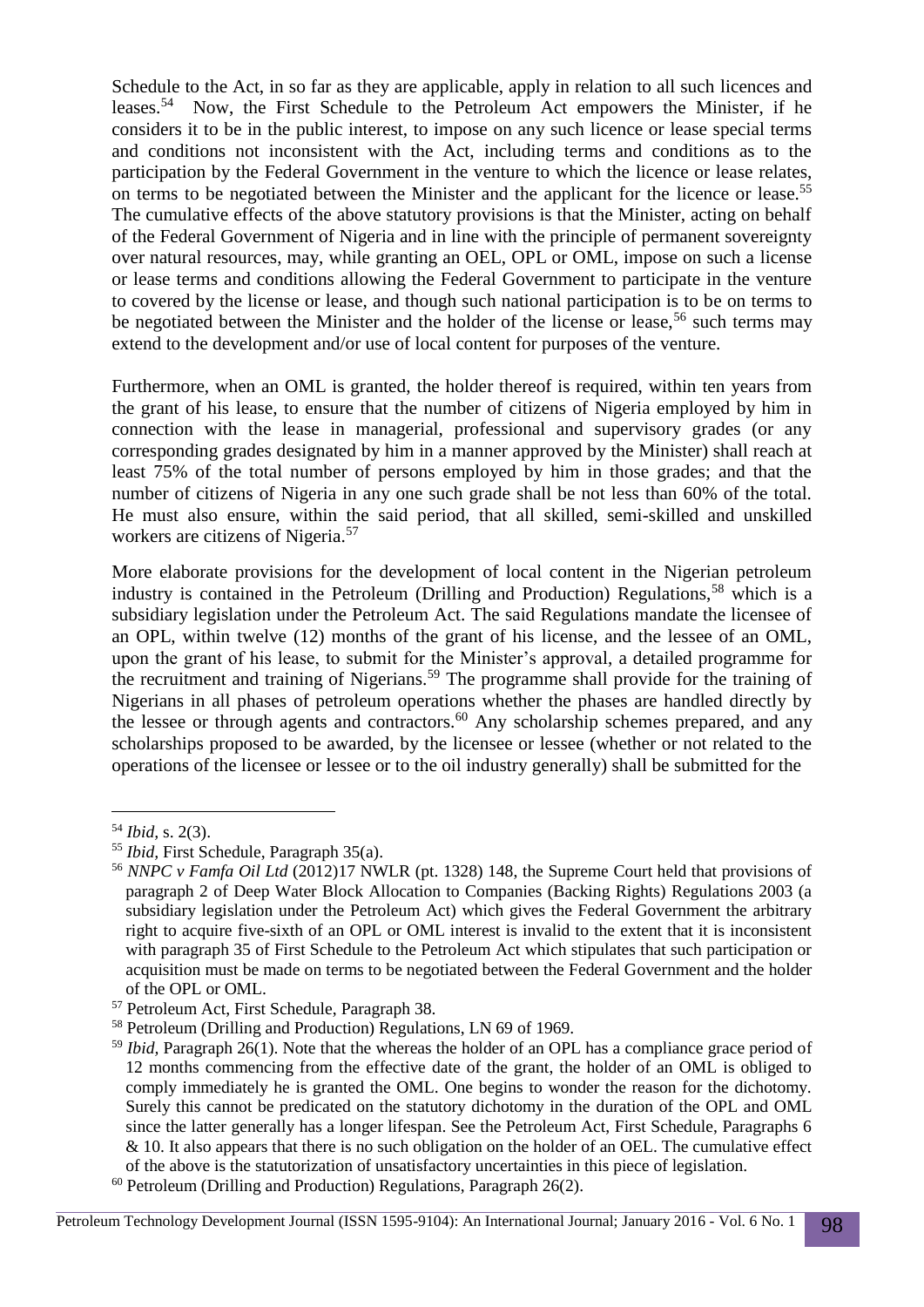approval of the Minister.<sup>61</sup> Once any such programme or scholarship scheme has been approved by the Minister, it may not be varied without his permission.<sup>62</sup> A report on the execution of such programme and the progress of Nigerianization shall be submitted by the licensee or lessee at or about the end of June and December in every calendar year.<sup>63</sup> Indeed, the point must be emphasized that failure to comply with any of the above provisions constitutes a valid ground for the revocation of the license or lease.<sup>64</sup>

### *3. Nigerian Content under Contractual Arrangements*

There are several contractual arrangements between the NNPC and the IOCs which deal with the issues of local content, particularly as regards to training and transfer of petroleum technology.<sup>65</sup> For example, the NNPC's draft service contract obliges the contractor to:

…make the maximum use of available indigenous Nigerian manpower in the conduct of petroleum operations under this contract. The contractor shall within six months after the effective date and after consultation with the NNPC submit for NNPC's approval a detailed recruitment programme, and within 12 months, submit for NNPC's approval, a training programme for all Nigerians employed by the contractor in the conduct of all petroleum operations….<sup>66</sup>

In other service contracts in Nigeria, it is possible to find a schedule for the training of local manpower, to the following effect:<sup>67</sup>

|                          | By third year | By fifth year | By tenth year |
|--------------------------|---------------|---------------|---------------|
| Unskilled                | 100           | 100           | 100           |
| Skilled                  | 50            | 75            | 100           |
| Clerical and supervisory | 50            | 75            | 90            |
| Technical                | 50            | 75            | 85            |
| Management               | 50            | 75            | 85            |

The main objective of these contractual provisions concerning manpower training is to control and operate all phases of the oil industry.

*4. Nigerian Content and the Petroleum Technology Development Fund Act<sup>68</sup>* The Act was enacted for purposes of establishing the Petroleum Technology Development Fund for the purposes of training and education of Nigerians in the petroleum industry.<sup>69</sup>

-

<sup>61</sup> *Ibid,* Paragraph 27.

<sup>62</sup> *Ibid,* Paragraph 28.

<sup>63</sup> *Ibid,* Paragraph 29.

<sup>64</sup> Petroleum Act, First Schedule, Paragraph 25(1)(b). See the case of *FGN v Zebra Energy* (2002)18 NWLR (pt. 798) 162.

<sup>65</sup> L Atsegbua, *op. cit,* p. 214.

<sup>66</sup> Article 14, NNPC Proforma/Draft Service Contract in 'Basic Oil Laws and Concession Contracts, South and Central Africa (Original Text)', Supplement Nos.  $65 - 60$  (1970 – 1980), cited in L Atsegbua, *ibid.*

<sup>67</sup> K Khan, *op. cit*.

<sup>68</sup> Cap. P15 *Laws of the Federation of Nigeria* 2004.

<sup>69</sup> See the long title to the Petroleum Technology Development Fund Act, *ibid.*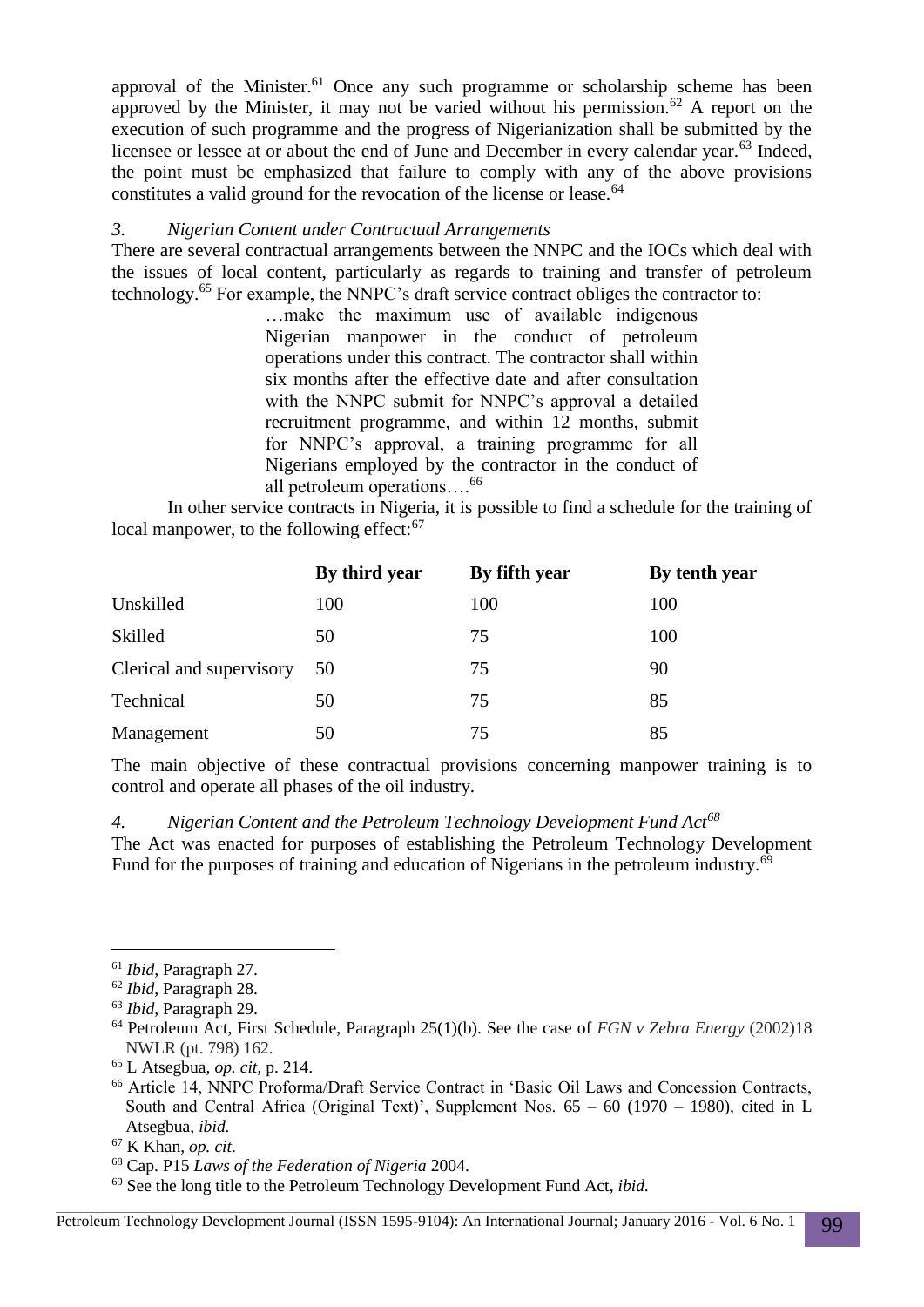Section 1 of the Act established the Petroleum Technology Development Fund and requires that the following monies be paid into the Fund, to wit: (a) the balance of monetary assets outstanding in the accounts of the Gulf Oil Company Training Fund at the commencement of the Act; (b) all further sums payable to or received by the Minister charged with responsibilities for matters relating to petroleum development in terms of any agreement made by the Government and any company in relation to petroleum oil prospecting or mining concessions; and (c) any other sums, from time to time, freely donated or accruing to the Government or the Fund for the training and education of Nigerians in the petroleum industry as the said Minister may direct.

The money in the Fund together with interest (if any) payable in respect thereof shall be applied for the purposes of training Nigerians to qualify as graduates, professionals, technicians and craftsmen, in the fields of engineering, geology, science and management in the petroleum industry in Nigeria or abroad.<sup>70</sup>

#### *5. The Nigerian Oil and Gas Industry Content Development Act, 2010*

For purposes of giving fresh impetus and vigour to the push for local content development in the petroleum industry, the National Assembly enacted the Nigerian Oil and Gas Industry Content Development Act. The essence of the Act, as stated in its long title, is to provide for the development of Nigerian content in the Nigerian oil and gas industry; to provide for the Nigerian content plan, supervision, coordination, monitoring and implementation of Nigerian content; and for related matters.

The provisions of the Act applies to all matters relating to Nigerian content in respect of all operations in the oil and gas industry notwithstanding anything to the contrary contained in any other statute<sup>71</sup> and all regulatory authorities, operators, contractors, and other entities involved in any project, operation, activity or transaction in the Nigerian oil and gas industry are required to consider Nigerian content as an important element of their overall project development and management philosophy for project execution.<sup>72</sup>

The Act details activities in the industry where Nigerian independent operators are to be given first consideration<sup>73</sup> and also those where exclusive consideration is to be given to

 $\overline{a}$  $70$  Without prejudice to the generality of the foregoing, the Act prescribes that the Fund be utilized as follows: (a) to provide scholarships and bursaries, wholly or partially in universities, colleges, institutions and in petroleum undertakings in Nigeria or abroad; (b) to maintain, supplement, or subsidize such training or education specified above; (c) to make suitable endowments to faculties in Nigerian universities, colleges, or institutions approved by the Minister; (d) to make available suitable books and training equipment in the institutions specified above; (e) for sponsoring regular or as necessary visits to oilfields, refineries, petro-chemical plants, and for arranging any necessary attachments of personnel to establishments connected with the development of the petroleum industry; and (f) for financing of and participation in seminars and conferences which are connected with the petroleum industry in Nigeria or abroad. See *ibid,* s. 2.

<sup>71</sup> *Nigerian Oil and Gas Industry Content Development Act, s.* 1.

<sup>72</sup> *Ibid,* ss. 2 and 3(3).

<sup>73</sup> *Ibid,* s. 3(1).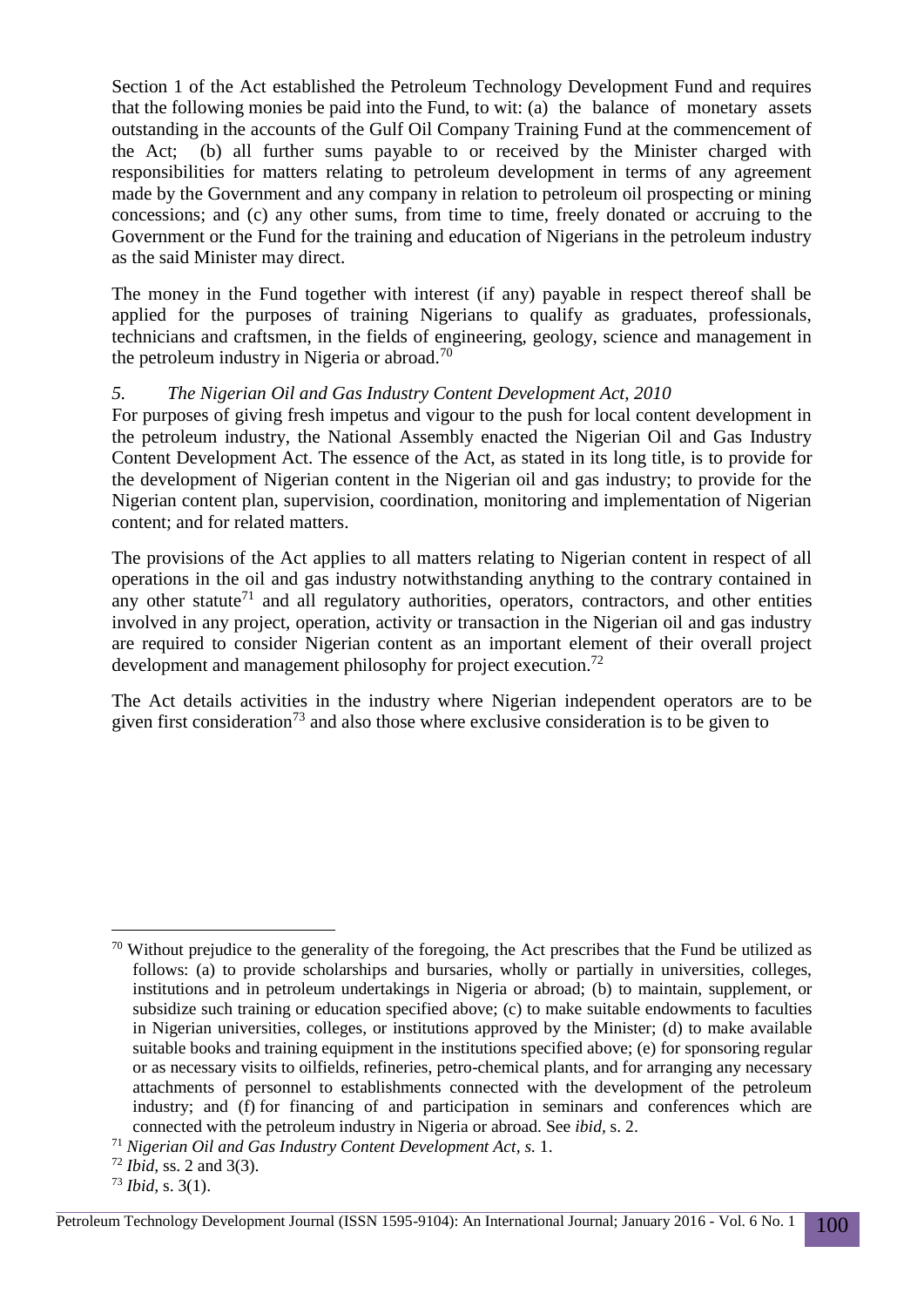Nigerian indigenous service companies.<sup>74</sup> The Act establishes the Nigerian Content Development and Monitoring Board (NCDMB)<sup>75</sup> and empowers it to monitor, coordinate and implement the provisions of the Act.<sup>76</sup> The Act provides for the submission of a Nigerian Content Plan for any proposed project in the industry,  $77$  which plan is to be reviewed by the Board and a Certificate of Authorization issued by it if it is satisfied that the plan complies with the Nigerian content requirements of the Act.<sup>78</sup> The Act also provides for the submission of an Employment and Training Plan (E and T Plan), <sup>79</sup> Succession Plan for any position not held by Nigerians,<sup>80</sup> Research and Development Plan (R and D Plan),<sup>81</sup> Technology Transfer Plan,<sup>82</sup> Legal Services Plan (LSP),<sup>83</sup> Financial Services Plan (FSP),<sup>84</sup> and an Annual Nigerian Content Performance Report<sup>85</sup> to the Board. All operators in the industry must comply with the project development and operations, employment and training, succession, research and development, technology transfer, and professional services (including insurance, financial and legal services) requirements of the Act.

The Act establishes the Nigerian Content Development Fund for purposes of funding the implementation of Nigerian content development in the Nigeria oil and gas industry. $8\overline{6}$  The Fund shall be managed by the Board and employed for projects, programmes, and activities directed at increasing Nigerian content in the oil and gas industry.<sup>8</sup>

An operator, contractor or sub-contractor who carries out any project contrary to the provisions of the Act, commits an offence and is liable upon conviction to a fine of five percent of the project sum for each project in which the offence is committed or cancellation of the project.<sup>88</sup>

#### **Prospects of Local Content Development in the Oil and Gas Industry**

Since the signing into law of the Nigerian Oil and Gas Industry Content Development Act in 2010, and with the NCDMB driving its implementation, there has been a systematic but gradual improvement in local content in the industry. <sup>89</sup> With Nigerians developing competence in jobs that were the exclusive preserve of expatriates, most of the jobs that were executed outside Nigeria are now being performed by Nigerians and in Nigeria. This has led

- <sup>78</sup> *Ibid,* ss. 8 13.
- <sup>79</sup> *Ibid,* s. 29.
- <sup>80</sup> *Ibid,* s. 31(1).
- <sup>81</sup> *Ibid,* s. 38(1).
- <sup>82</sup> *Ibid,* s. 44.
- <sup>83</sup> *Ibid,* s. 51(2).
- <sup>84</sup> *Ibid,* s. 52(2).
- <sup>85</sup> *Ibid,* s. 60.
- <sup>86</sup> *Ibid,* s. 104(1).
- <sup>87</sup> *Ibid,* s. 104(3).
- <sup>88</sup> *Ibid,* s. 68.

<http://www.thisdaylive.com/articles/challeng es-of-enforcing-the-nigerian-content-act/177281/> Last accessed on 28<sup>th</sup> September, 2015.

 $\overline{a}$ <sup>74</sup> *Ibid,* s. 3(2).

<sup>75</sup> *Ibid,* s. 69.

<sup>76</sup> *Ibid,* s. 4. The Act transferred all functions and powers hitherto exercised by any other agency or department of the Federal Government of Nigeria with respect to the implementation of Nigerian content development or policy in the Nigerian oil and gas industry pursuant to any law or enactment to the Nigerian Content Monitoring Board. See *ibid,* s. 103.

<sup>77</sup> *Ibid,* s. 7.

<sup>89</sup> E Alike, 'Challenges of Enforcing the Nigerian Content Act',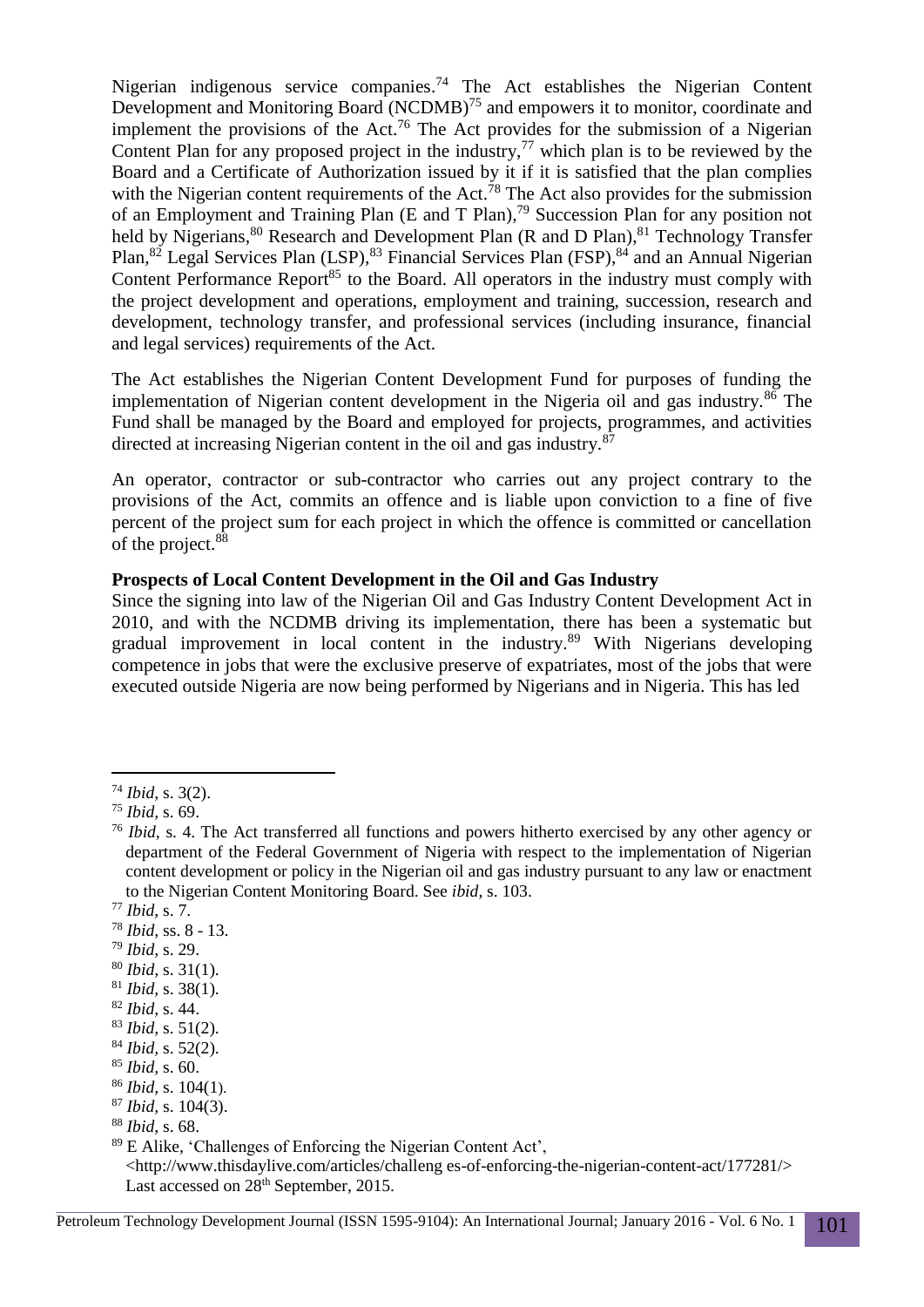to the retention of a large chunk of the industry expenditure in-country, with the attendant positive impact on employment generation and growth of Gross Domestic Product (GDP).<sup>90</sup>

Driven by the NCDMB, the Act recorded its major achievement when Mobil Producing Nigeria Unlimited (MPNU) built three wellhead platforms locally for the development of 20 new oil fields in the country.<sup>91</sup> MPNU, operator of the Joint venture (JV) with the NNPC, used a local company to execute two of these facilities at the Snake Island Integrated Free Zone in Lagos. Mobil's feat was a landmark achievement as the facilities were the largest fabrication contracts carried out in-country by Nigerian companies for the NNPC/MPNU Joint Venture.<sup>92</sup> Before the enactment of the Act, this kind of project was executed in foreign fabrication yards, with its attendant capital flight.

Also for the first time in the history of the industry, ExxonMobil have used locally-made pipes, while other IOCs have also committed to use locally-made pipes for crude oil transportation. With this commitment, many companies have also commenced the setting up of pipe mills in Nigeria. Offshore living quarters have also been fabricated in Nigeria for the first time in the history of the industry, for Ofon Phase II project being developed by French oil giant, Total. The Ofon Phase II Living Quarters platform and topside was built for Total Exploration and Production Nigeria by EIFFEL Construction Metallic of France, with OOP Engineering Limited as local content partner.<sup>93</sup> Popham Walter Odusote (PWO), an engineering and project management firm has also successfully completed the detailed engineering design for the living quarters of the Egina FPSO for Total. The Egina FPSO living quarters will have a total accommodation capacity of 242 persons-on-board.<sup>94</sup>

Though much success has been recorded in the execution of certain categories of projects in the oil and gas industry in Nigeria and by Nigerians, the integration of fabricated steel structures into Floating Production Storage Offloading (FPSO) vessels is yet to be done locally.<sup>95</sup> A typical FPSO for each of the Nigeria's five deepwater oilfields has a length of over 300 metres, weight of more than 110,000 tonnes and 60 metres of width. But of the over 110,000 tonnages, only about 8,000 tonnes are fabricated in Nigeria by indigenous contractors as all the major fabrication works are done in Korean yards by Hyundai Heavy Industries and Samsung Heavy Industries. Though Nigerian indigenous companies fabricate structural steel components of up to 8,000 tonnages, these structures are transported to

 $\overline{a}$ <sup>90</sup> *Ibid.*

<sup>91</sup> *Ibid.*

 $92$  The project, which was under MPNU's Satellite Fields Development Programme phase 1 (SFDP-1), was intended to develop the resources of over 20 discovered but undeveloped oilfields in the NNPC/MPNU) Joint Venture acreage. Phase one of the project (SFDP-1) comprises the Abang, Oyot and Itut (AOI) fields located in Oil Mining Leases (OMLs) 67 and 70, Offshore Nigeria. Nigerdock was contracted to fabricate the Abang and Itut wellhead platforms, piles, coating and corrosion protection; installation of mechanical/electrical equipment skids, testing, sea-fastening and load-out; while Dorman Long Engineering Limited was also contracted to fabricate the Oyot wellhead platform. The completion/load-out of the platform was carried out at the Snake Island Integrated Free Zone Lagos base of Nigerdock by EIFFEL Nigeria Limited, a local subsidiary of EIFFAGE Construction Metallique of France, contractors to the project. See *ibid.*

<sup>&</sup>lt;sup>93</sup> The platform has 140 personnel on board, with total weight of 6,800 metric tonnes, with total floor area of 5,300square metres on seven levels and a helideck being fabricated by Aveon Offshore in Port Harcourt, Rivers State. See *ibid.*

<sup>94</sup> *Ibid.*

<sup>&</sup>lt;sup>95</sup> FPSOs are floating vessels that store crude oil produced in both deep and shallow offshore and offload it into export tankers for shipment. With storage tank that can store up to two million barrels of oil, FPSO also has helicopter landing facilities, accommodation facilities for over 180 personnel and source of power supply. See *ibid.*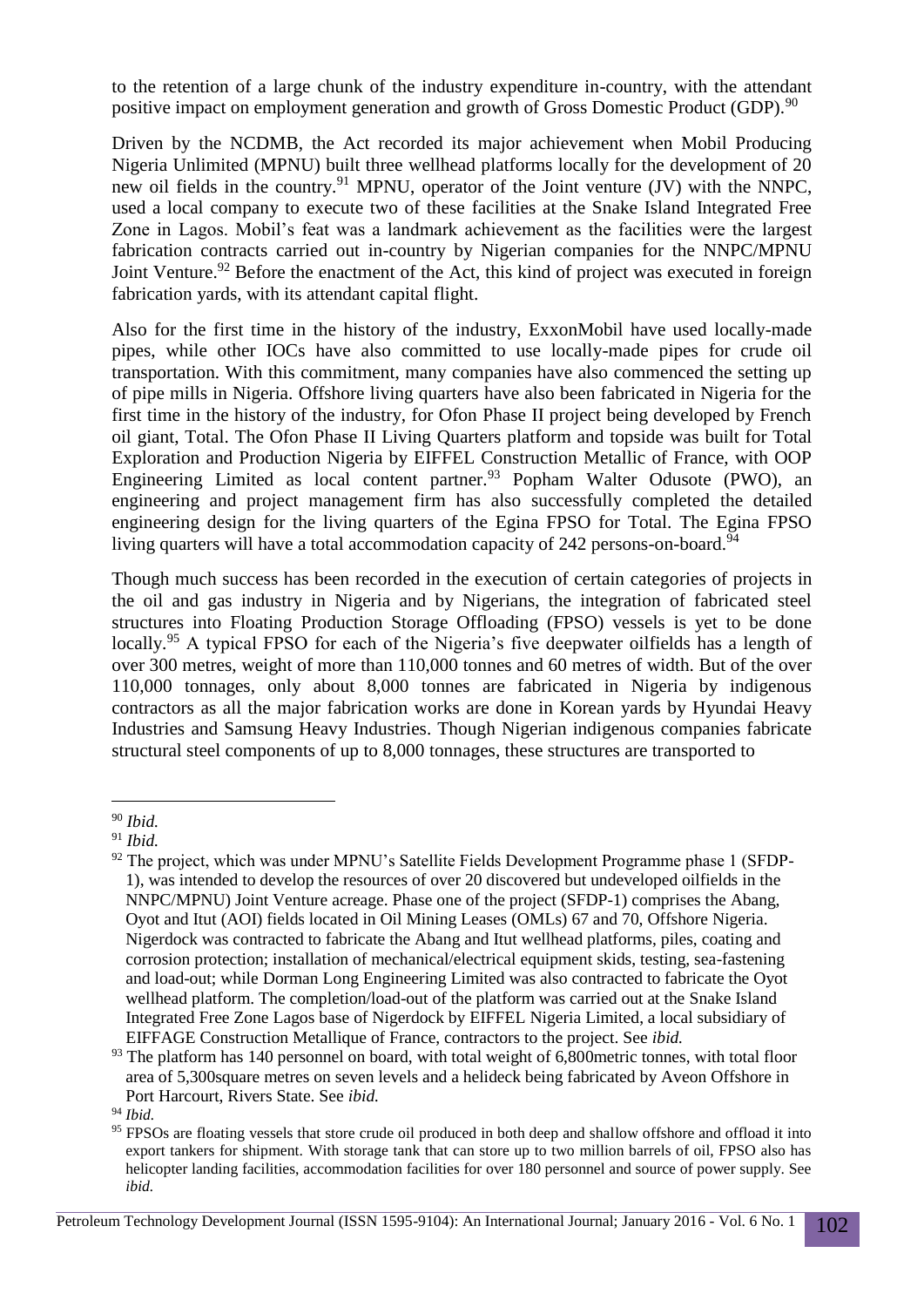foreign fabrication yards for integration into the main FPSOs, before the FPSOs sail to Nigeria, on completion.<sup>96</sup>

Currently, provision of subsea systems engineering and project management along with subsea Christmas trees, production and intervention control systems, manifolds, flowline connection systems, installation support and associated spares are done in the United Kingdom and also integrated into the FPSOs in Korean yards. Fabrication, assembly and testing of manifolds and associated structures are done mostly by Norwegian firms while the contract for the umbilical, flowlines, risers and oil loading terminal activities are executed mostly by Italian contractors. The commissioning and start-up of the subsea umbilical, flowlines and risers connecting the subsea wells to the FPSO, along with the oil-loading terminal, consisting of an offloading buoy and offloading lines and part of the FPSO anchoring system are done in Nigeria with the assistance of foreign companies. However, with the signing of the Nigerian Content Act, the NCDMB has unveiled robust plans to ensure that the industry carry out integration of FPSO locally.<sup>97</sup>

#### **Challenges to the Development of Local Content in Nigeria**

It has not been an all-success story for local content development in the Nigeria petroleum industry, despite the robust policy and legal frameworks for same. The several challenges faced in this regard, particular emphasis being placed on the regime of the Nigeria Oil and Gas Industry Content Development Act may be summarized thus:

- 1. *Uncertainties and imprecision of most key provisions of the Act:* A lot of uncertainties trail the meaning and practical application of most key concepts and provisions in the Act. For example, the term 'first consideration' was not defined in the Act, nor did the Act spell out the guidelines for the Board to determine the veracity of the criteria employed by the operator in determining first considerations within the provisions of the Act. Also, the Act failed to define the terms 'management position' and 'intermediate cadre'.<sup>98</sup> In the absence of clear statutory guidance on the import of such key terms in the Act, its implementation is being undermined as various companies adopt their own interpretations while the NCDMB remain helpless. Consequently, this has seen the influx of all kinds of expatriates into Nigeria to do jobs that ordinarily should be Nigerianized.
- 2. *Insufficient sanctions for breach:* The sanctions for non-compliance under the Act are negligible (5% of the project amount) and therefore insufficient to prevent breach. Remember that many countries give tax advantages and incentives to these companies for obeying their home country's local content policies, laws and directives. Moreover, under the Nigerian JV system, some 60% of this negligible penalty will

 $\overline{a}$ <sup>96</sup> *Ibid.*

<sup>&</sup>lt;sup>97</sup> Samsung Heavy Industries (SHI) of Korea won the contract for the construction of the FPSO for the Egina Oilfield being developed by French oil giant, Total. But for the current court action over the project, the integration of the FPSO was originally planned to take place at the Lagos Deep Offshore Logistics (LADOL) base in Lagos, with first oil scheduled for 2017. See *ibid.*

<sup>98</sup> Another worrisome example is found in s. 30 of the Act which provides that where Nigerians are not employed because of their lack of training, the operator shall ensure, to the satisfaction of the Board that every reasonable effort is made within a reasonable time to supply such training locally or elsewhere; and such effort and the procedure or its execution shall be contained in the operator's  $E \& T$  plan. The Act woefully failed to provide any guidance as to what will amount to 'a reasonable time'. The result is that the IOCs continue to hide under such provisions to undermine the law, bring in their nationals and deny Nigerians of such opportunities. Even partnership with Nigerian universities which will promote collaboration in research and technology transfer is being relegated to the background, while the IOCs extend financial support and research grant to the universities in their home countries.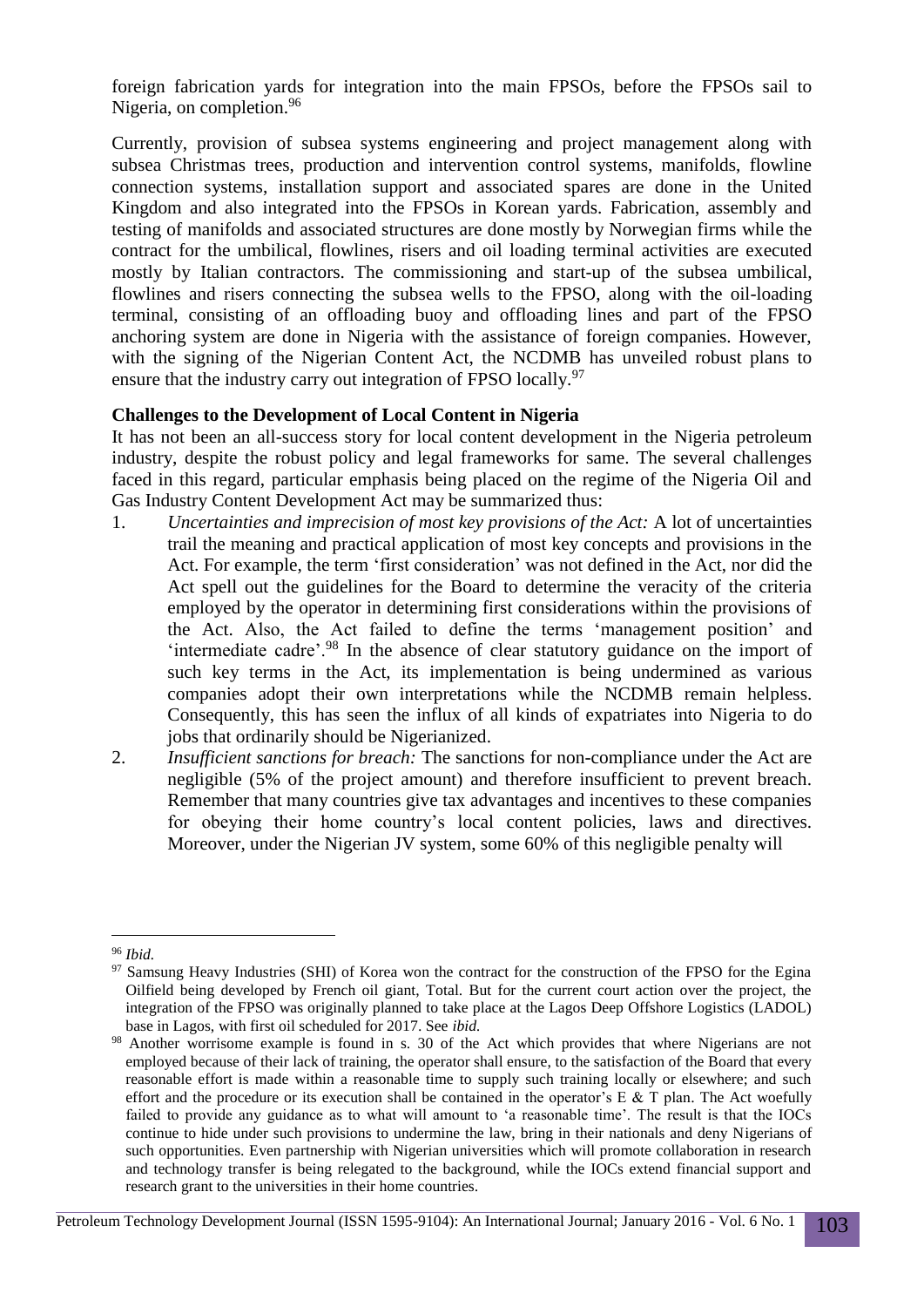eventually be paid by Nigeria through NNPC. This means that only 2% will be the actual penalty payable by the IOC for breach as against the heavy tax benefits for obeying their home country's local content laws and policies to Nigeria's detriment!

- 3. *No role for PENGASSAN and NUPENG in the Act*: The implementation of the Act can only be effective to the extent that the NCMB is effective. Thus, any lapse by the Board spells doom as the benefits of the Act will elude Nigerians. It is therefore very pathetic to note that unlike similar laws in the industry, the oil workers' unions (PENGASSAN and NUPENG) and the labour unions, i.e. Trade Union Congress (TUC) and Nigeria Labour Congress (NLC) are not represented on the board of the NCMB. The omissions of unions who are on the field and whose members have been fighting for the greater and effective involvement of Nigeria creates doubt as to whether the government really wants the Act to be effective or whether it was merely passed to stave off domestic pressure.
- 4. *Implementation Difficulties:* The implementation of some provisions in the Act portends serious difficulties. For instance, the Board is statutorily required, within a timeframe of 30 days, to issue a Certificate of Authorization for every project. This certificate is to be issued after a review and assessment of the Nigerian content plan for the project. This raises serious issues as to the credibility of the review to be done within 30 days and as to how all unclear issues in the plan can be resolved within this period without undermining the objectives of the Act. Furthermore, the requirement to submit a Nigerian content plan as a pre-condition for the award of any contract in the industry will pose serious administrative bottlenecks to the Board in view of the heavy traffic of contracts executed in the industry.
- 5. *Exploitable lacunae in the Act:* Many operators now hide under the provisions of the Act to embark on all manner of contract staffing and casualization, contrary to the intents of the Act and the dictates of the 'Guidelines on Labour Administration issues in Contract Staffing/Outsourcing in the Oil and Gas Sector' as issued by the Federal Ministry of Labour and Productivity in May, 2011 is also clear.
- 6. *Ministerial Waivers:* Section 11(4) of the Act gives the Minister of Petroleum the power to grant waivers where there is insufficient capacity to meet the targets set by the Act. This is a huge discretionary power that is susceptible to abuse, especially in view of the fact that the infrastructural base for the development of the required technology are still largely undeveloped. Indeed, our experience has shown that discretionary powers are a major source of corruption and like vices in Nigeria.

It is the fact of the above circumstances and many more that pose serious challenges to the realization of the local content initiative in the Nigerian oil and gas industry.

### **Conclusions and Recommendations**

Although there appears to be implementation challenges bedeviling the various frameworks for the development of Nigerian content in the oil and gas sector, it is expected that the existing regimes will address the otherwise growing gap between annual expenditure and the percentage of national participation in the oil and gas industry. This however, will not be attained unless the various issues arising in this regard are addressed.

It is therefore advisable to have a review of the Nigeria Oil and Gas Industry Content Development Act so as to address some of the challenges already highlighted. Such legislative review should aim at clearing the various ambiguities and uncertainties as well as the administrative bottlenecks inherent in some of the current provisions of the Act. The penalty for breach of the provisions of the Act should be increased so as to deter potential offenders, and it may be necessary to provide that a particular proportion (e.g. 80%) of the penalty is to be paid by the IOC where the entity in default is a joint venture with the NNPC.